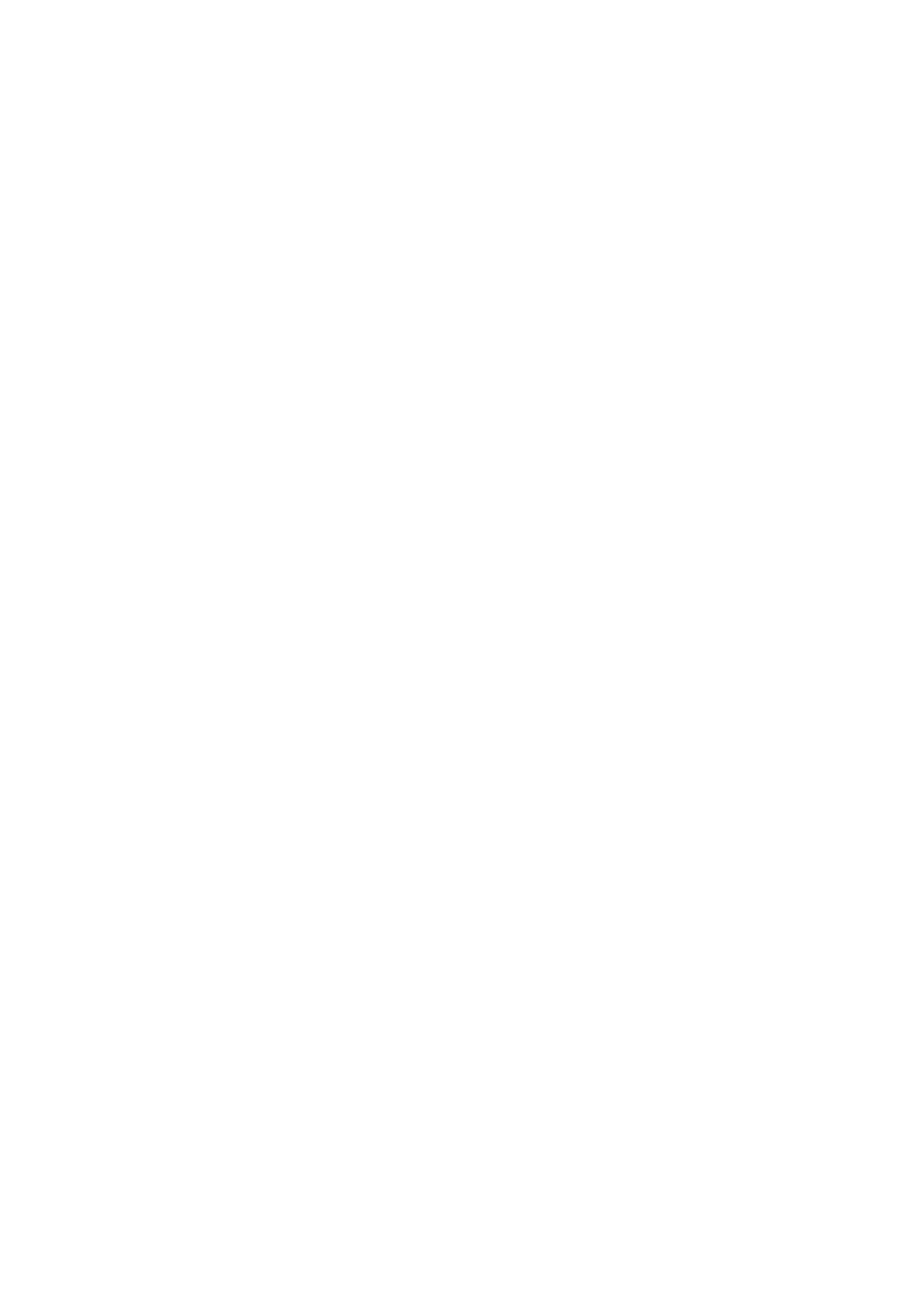### Borough Council of King's Lynn & **West Norfolk**



**King's Court, Chapel Street, King's Lynn, Norfolk, PE30 1EX Telephone: 01553 616200 Fax: 01553 691663**

Dear Councillor

You are hereby summoned to attend the Annual Meeting of the **Borough Council of King's Lynn and West Norfolk** which will commence at **4.30 pm** on **Thursday, 12th May, 2022** in **The Assembly Room, Town Hall, Saturday Market Place, King's Lynn** to transact the business shown below.

Yours sincerely

Lorraine Gore Chief Executive

#### **BUSINESS TO BE TRANSACTED**

#### **1. PRAYERS**

#### **2. APOLOGIES FOR ABSENCE**

#### **3. DECLARATION OF INTEREST**

Please indicate if there are any interests which should be declared. A declaration of an interest should indicate the nature of the interest (if not already declared on the Register of Interests) and the agenda item to which it relates. If a disclosable pecuniary interest is declared, the member should withdraw from the room whilst the matter is discussed.

#### **4. MAYOR'S COMMUNICATIONS AND ANNOUNCEMENTS**

To receive Mayor's communications and announcements.

#### **5. URGENT BUSINESS**

To receive any items of business which in the opinion of the Mayor are urgent.

#### **6. ELECTION OF A COUNCILLOR TO HOLD OFFICE AS MAYOR OF THE BOROUGH OF KING'S LYNN AND WEST NORFOLK AND TO BE CHAIR OF THE COUNCIL FOR THE MUNICIPAL YEAR 2022/2023**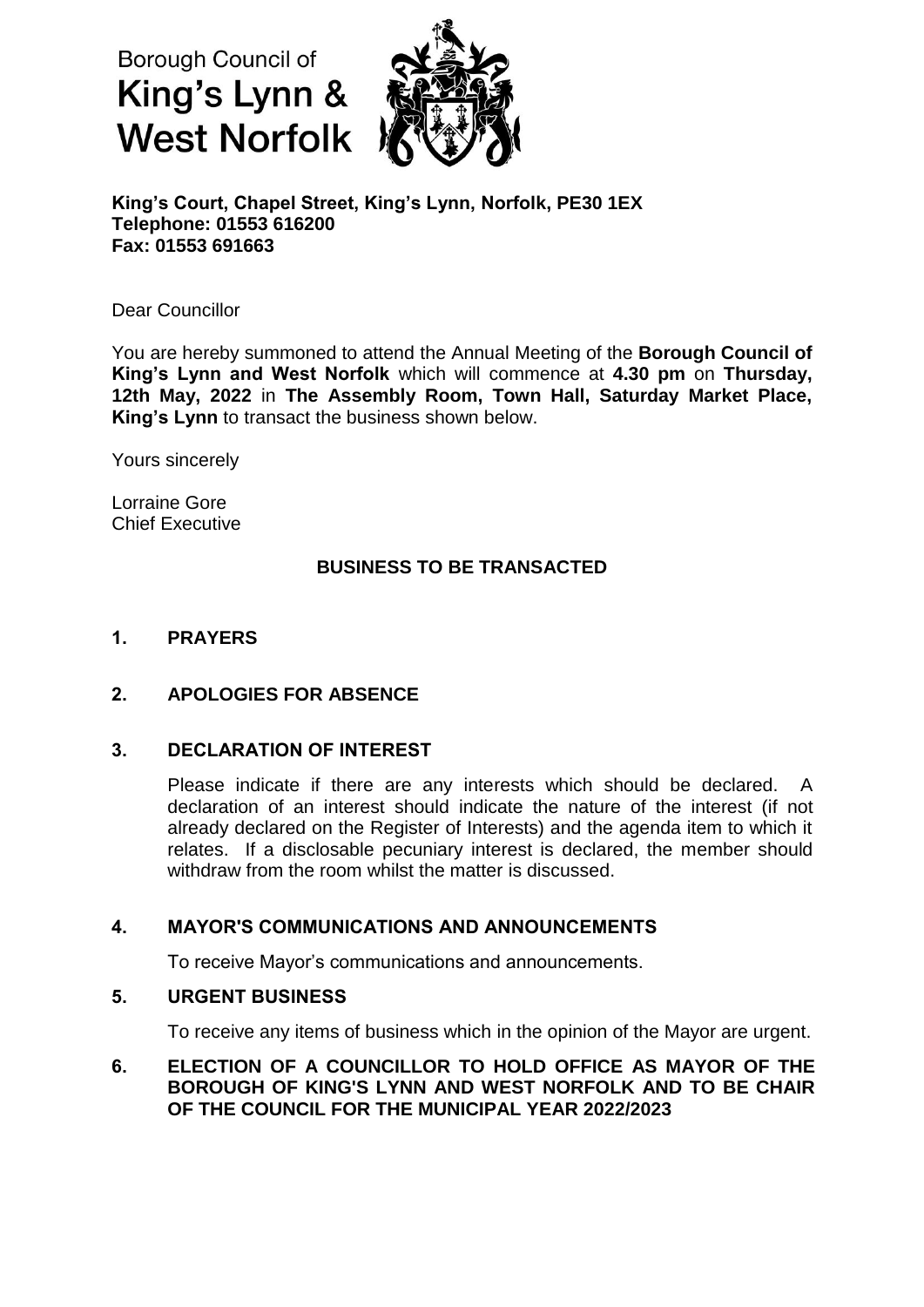- **7. ELECTION OF A COUNCILLOR TO HOLD OFFICE AS DEPUTY MAYOR OF THE BOROUGH OF KING'S LYNN AND WEST NORFOLK AND TO BE VICE-CHAIR OF THE COUNCIL FOR THE MUNICIPAL YEAR 2022/23**
- **8. ADMINISTER OATH TO THE MAYOR**
- **9. ADMINISTER OATH TO THE DEPUTY MAYOR**
- **10. VOTE OF THANKS TO THE RETIRING MAYOR AND MAYORESS**
- **11. TO MAKE PRESENTATIONS TO THE RETIRING MAYOR AND MAYORESS AND DEPUTY MAYOR AND CONSORT AND RECEIVE RESPONSES**
- **12. TO NOTE THE CHAIR OF CABINET AND CABINET MEMBERS**

#### **13. PROPORTIONAL ALLOCATION OF SEATS** (Page 6)

To agree proportional allocation of seats with regard to the following Council Bodies in the Constitution in accordance with Section 15 of the Local Government and Housing Act 1989 (as amended by subsequent legislation), and in accordance with Section 16 of that Act, to appoint members to serve on them (a full membership list will be made available at the meeting):

- Appointments Board /Investigating & Disciplinary **Committee**
- Licensing Committee
- Licensing and Appeals Board
- Planning Committee
- Standards Committee
- Audit Committee

Policy Review and Development Panels:

- Corporate Performance
- Environment and Community
- Regeneration and Development